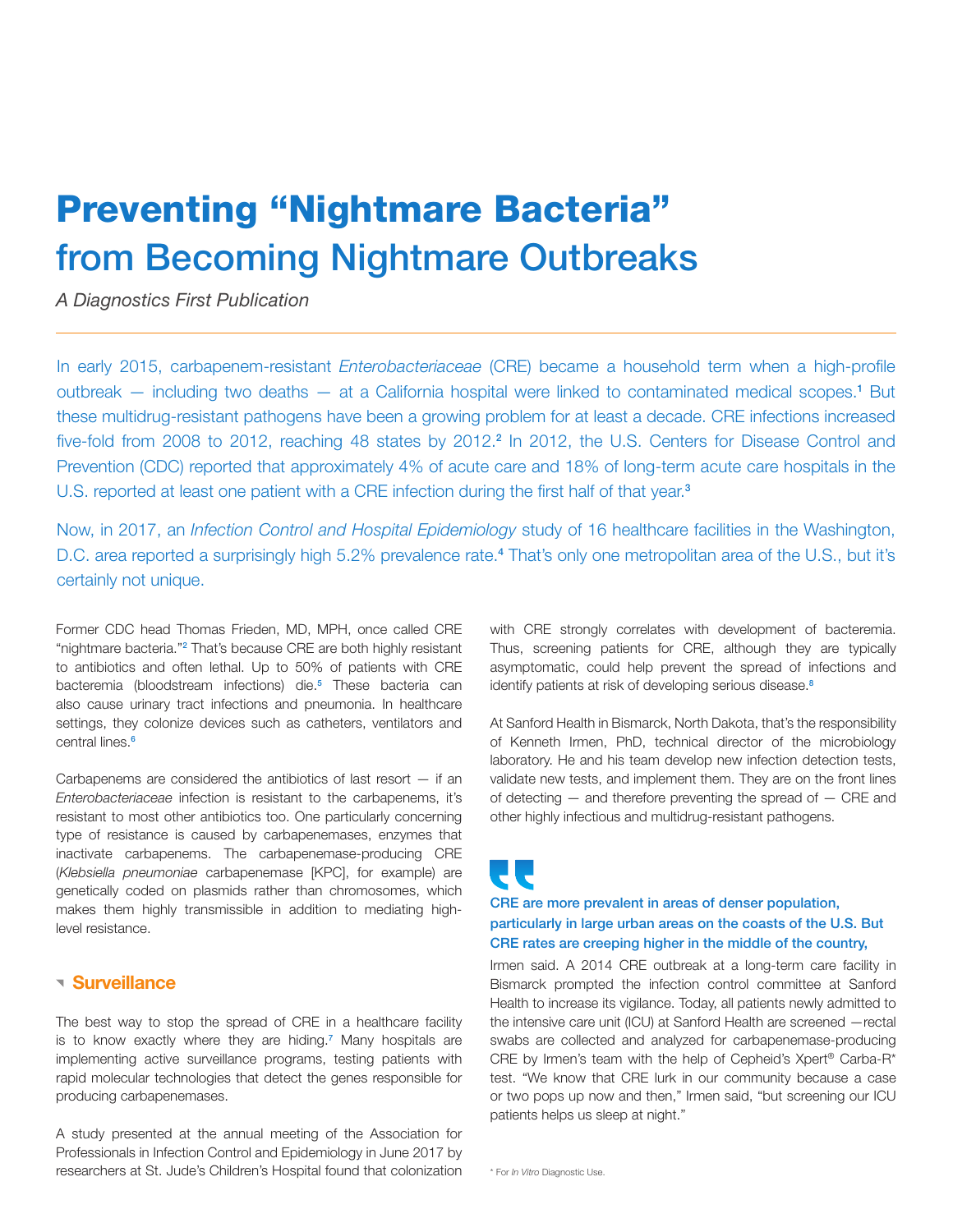Nicholas Moore, PhD, is assistant director of the Clinical Microbiology Lab at Rush University Medical Center, a large medical center in the heart of Chicago that provides tertiary care for a range of patients, including some of the most chronically and critically ill. Many of these patients have had multiple admissions at Rush and other healthcare facilities, putting them at high risk for both being colonized and infected with multidrug-resistant organisms.

Moore's lab staff work up clinical cultures and advise clinicians on antimicrobial therapy 24 hours a day, seven days a week, 365 days a year. They actively survey all patients transferred to Rush from other healthcare providers, which includes community hospitals and acute and long-term care facilities, for CRE colonization. Thanks in part to that vigilance, CRE prevalence is relatively low at Rush, at approximately 1 to 3%. In contrast, a 2013 study found CRE prevalence of 30 to 54% in long-term acute care facilities in the Chicago area.<sup>9</sup>

In addition to the obvious benefits to public health, there's an economic incentive for active surveillance, even in places where CRE are not all that common. Research suggests that when the prevalence of CRE is 0.3% and above, the cost savings in preventing CRE spread outweigh the cost of universal screening for hospital inpatients.<sup>10</sup> That's because a single CRE infection can cost a hospital more than \$66,000 due to increased length of hospital stays and the need for contact precautions and private rooms. Additionally, a CRE infection can cost an insurance company or other third-party payer as much as \$31,000, and cost society up to \$83,000 in lost work days, wages and life expectancy.<sup>11</sup>

"Surveillance is tricky, because it's not reimbursed^," Moore said. "Labs or hospitals have to absorb the cost, but it's important to do. That doesn't mean you need to screen everyone, but you have to think about risk to your facility. The risk is that colonizing organisms can spread from asymptomatic patients to high-risk patients."

## **Precautions and interventions**

All new carbapenemase-producing CRE cases at Sanford Health in Bismarck are first detected by Irmen's team in the microbiology lab. Once that information is entered in their system, CRE, like other reportable diseases, triggers an automatic and immediate alert to the hospital's Infection Control team. They initiate a protocol that includes patient isolation and heightened hand washing. Similarly, at Rush University Medical Center, once Cepheid's Xpert® Carba-R test comes back positive for carbapenemase-producing CRE, Moore's team makes two calls — one to recommend contact precautions to the physician caring for that patient and one to the Infection Control Department, who will ensure contact precautions are enforced for the duration of the patient's hospitalization.

#### The CDC recommends the following 12 key interventions once carbapenemase-producing CRE are detected in a healthcare facility.<sup>5</sup>





facilities transferring colonized or infected patients must notify the receiving facility so the interventions above can be swiftly put in place